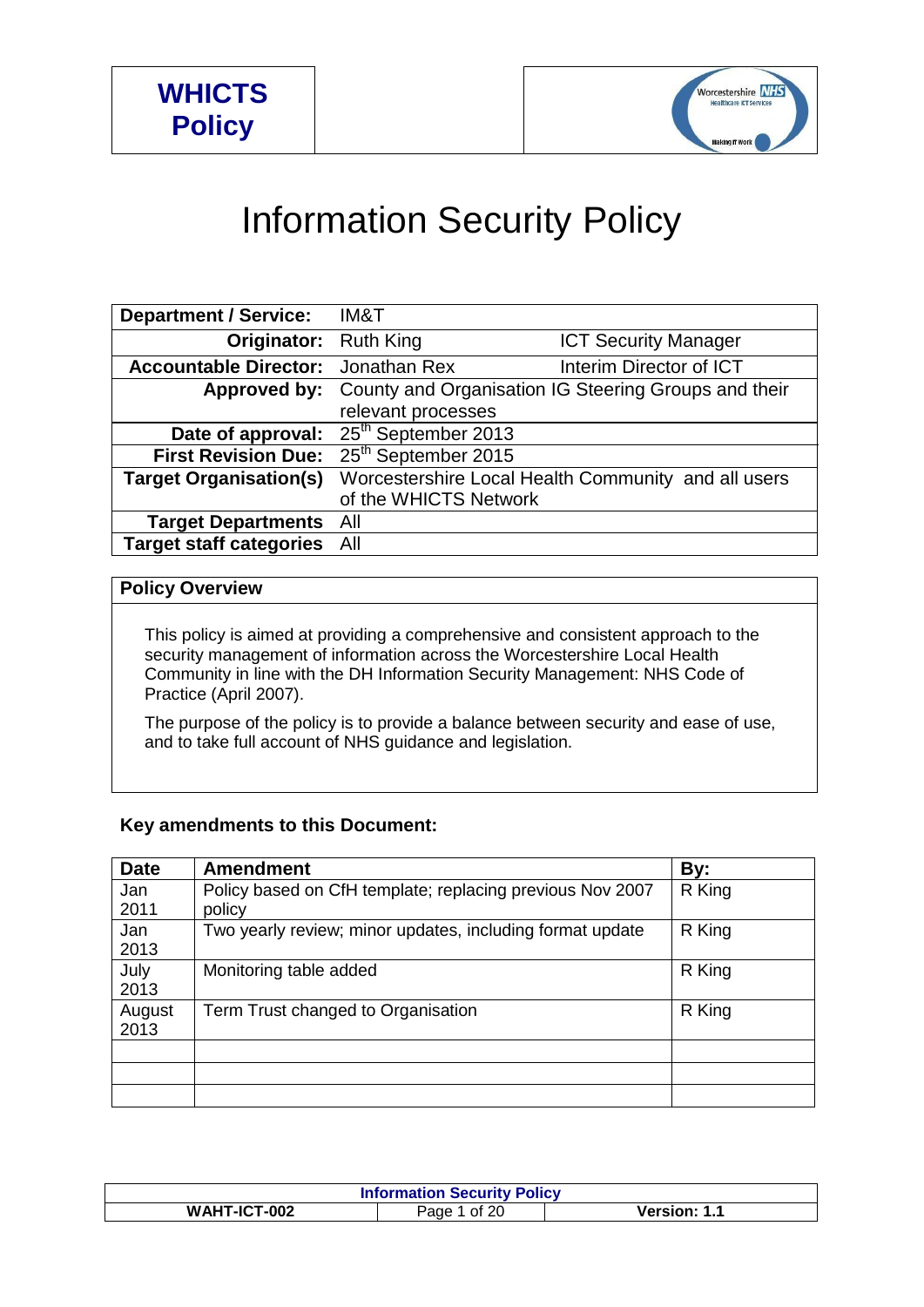Worcestershire NHS **Healthcare ICT Se Making IT Work** 

# **Contents page:**

- **1.** Introduction
- **2.** Scope of this document
	- **2.1** Scope
	- **2.2** Policy Aim
	- **2.3** Objectives
- **3.** Definitions
- **4.** Responsibilities and Duties
	- **4.1** Chief Executive
		- **4.2** Director of ICT
		- **4.3** Senior Information Risk Owner (SIRO)
		- **4.4** Information Asset Owner (IAO)
		- **4.5** Information Asset Administrator (IAA
		- **4.6** Caldicott Guardian
		- **4.7** Information Security Manager
		- **4.8** Information Governance Leads
		- **4.9** Directors and Departmental Managers
		- **4.10** System Managers
		- **4.11** Individual Staff
		- **4.12** Contractors
- **5.** Legislation
- **6.** Policy Detail
	- **6.1** Document Framework
	- **6.2** Information Security Training
	- **6.3** Contracts of Employment
	- **6.4** Security Control of Assets
	- **6.5** Access Controls
	- **6.6** User Access Controls<br>**6.7** Computer Access Cor
	- **6.7** Computer Access Control
	- **6.8** Application Access Control
	- **6.9** Equipment Security
	- **6.10** Computer and Network Procedures
	- **6.11** Information Risk Assessment
	- **6.12** Information Security events and weaknesses
	- **6.13** Protection from Malicious Software
	- **6.14** User Media
	- **6.15** Monitoring System Access and Use
	- **6.16** Accreditation of Information Systems
	- **6.17** System Change Control
	- **6.18** Intellectual Property Rights
	- **6.19** Business Continuity and Disaster Recovery Plans
	- **6.20** Reporting
	- **6.21** Policy Audit
	- **6.22** Further Information

#### **Information Security Policy**

| <b>Experimental Security I Show</b> |   |  |  |
|-------------------------------------|---|--|--|
| WAHT-ICT-002                        | п |  |  |
|                                     |   |  |  |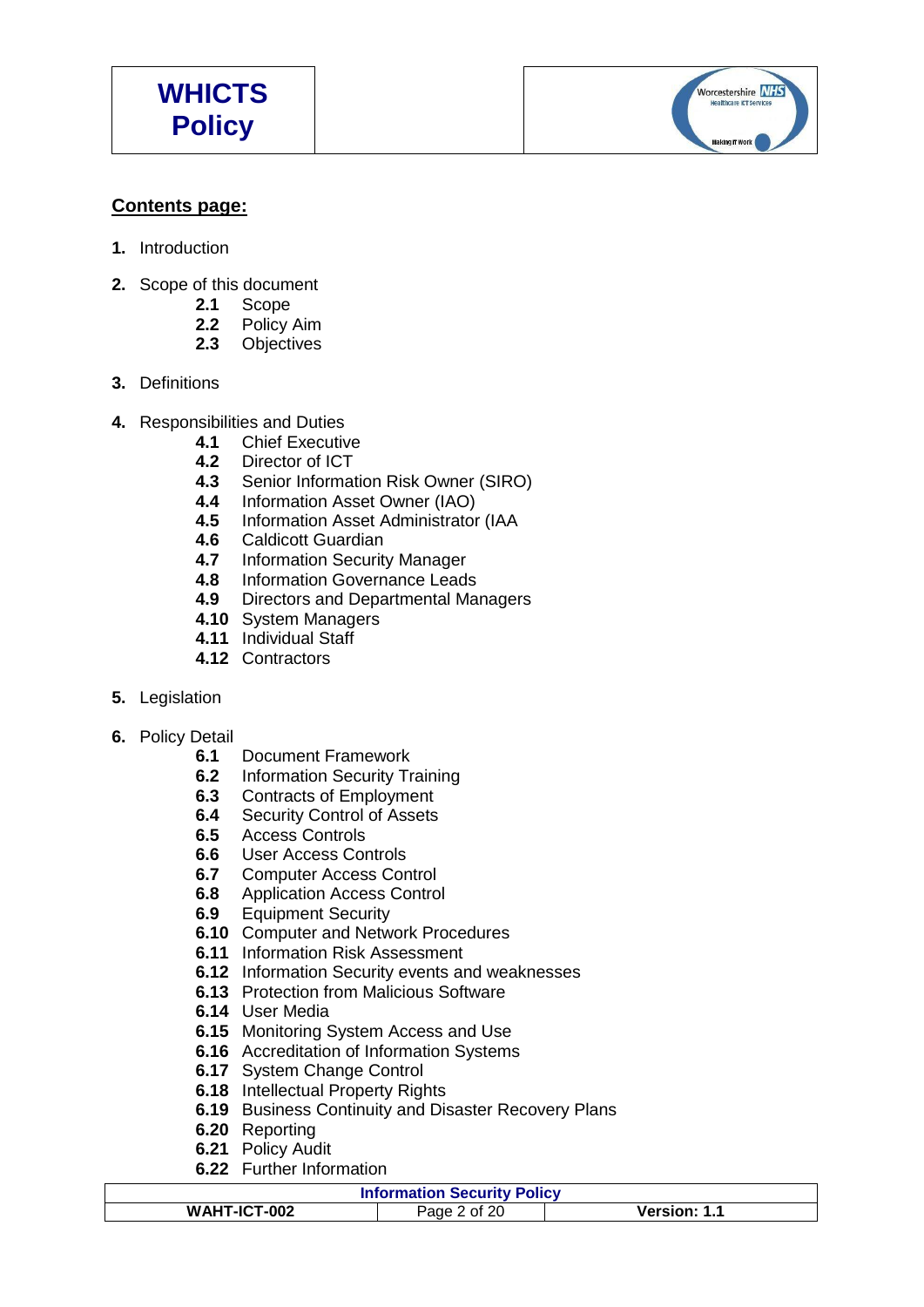



- **7.** Implementation of Key document
	- **7.1** Plan for implementation
	- **7.2** Dissemination
	- **7.3** Training and awareness
- **8.** Monitoring and compliance
- **9.** Policy Review
- **10.** References
- **11.** Background

Equality requirements Financial Risk Assessment Consultation Process Approval Process

# **Appendices**

| <b>Appendix 1</b> User Responsibility Statement   |
|---------------------------------------------------|
| <b>Appendix 2</b> Equality Impact Assessment Tool |
| <b>Appendix 3</b> Financial Risk Assessment       |

| <b>Information Security Policy</b>                    |  |  |  |
|-------------------------------------------------------|--|--|--|
| WAHT-ICT-002<br><b>Version: 1.1</b><br>of 20<br>Page, |  |  |  |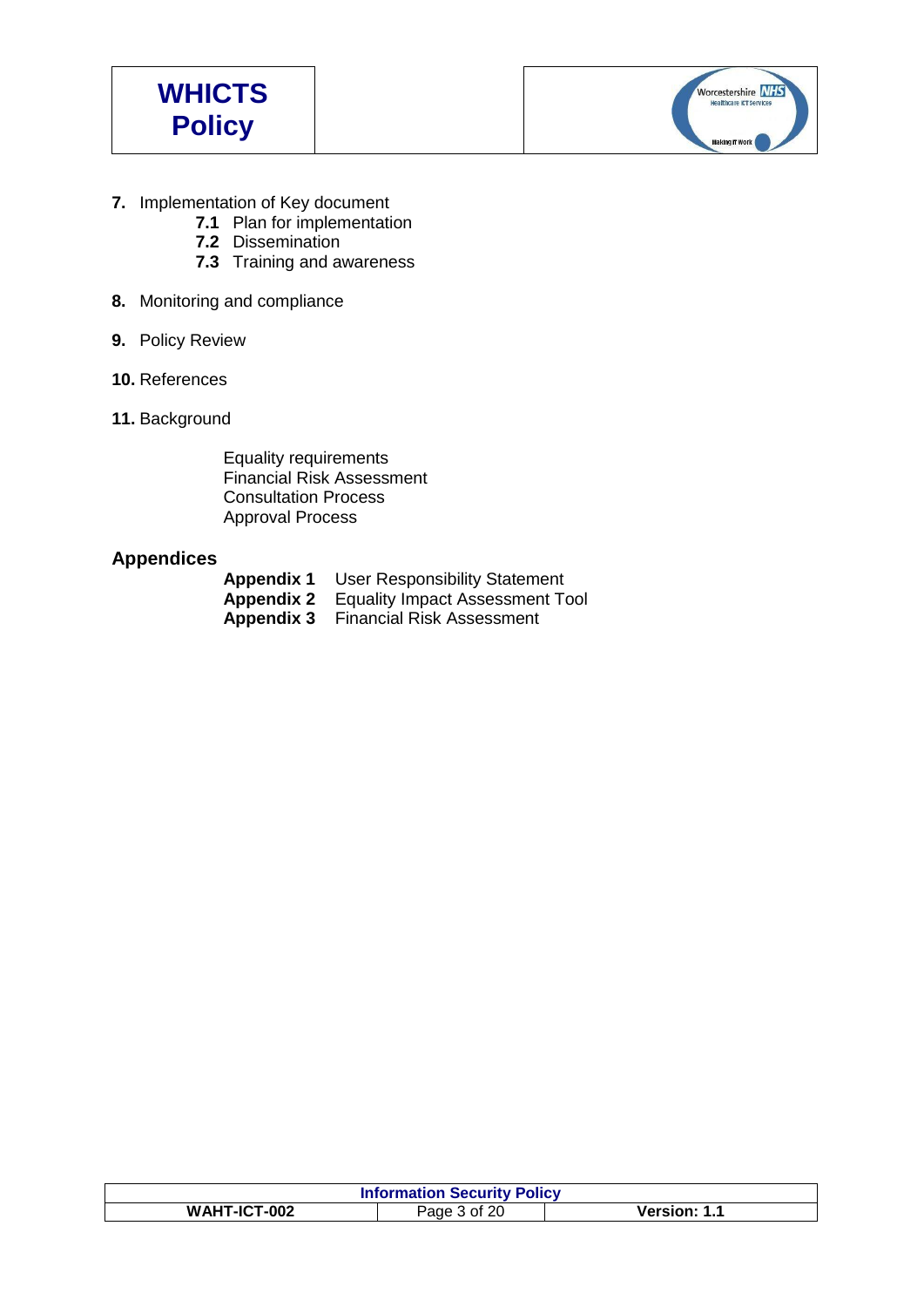

# **1. Introduction**

This top-level information security policy is a key component of Worcestershire NHS community overall information security management framework and should be considered alongside more detailed information security documentation including, system level security policies, security guidance and protocols or procedures.

The purpose of this Information Security Policy is to protect, to a consistently high standard, all information assets, including patient records and other NHS corporate information, from all potentially damaging threats, whether internal or external, deliberate or accidental. This policy is aimed at providing a comprehensive and consistent approach to the security management of information across the Worcestershire NHS community in line with the DH Information Security Management: NHS Code of Practice (April 2007). It will ensure continuous business capability, and minimise both the likelihood of occurrence and the impacts of any information security incidents.

If any user disregards the rules set out in this Information Security Policy, the user will be fully liable and may be subject to disciplinary action by their employing Organisation.

# **2 Scope of this document**

# **2.1 Scope**

This policy applies to all full time and part time employees, non-executive directors, contracted third parties (including agency staff), students/trainees and other staff on placement and includes the use of mobile devices.

# **2.2 Policy Aim**

The aim of this policy is to establish and maintain the security and confidentiality of information, information systems, applications and networks owned or held by WHICTS:

- Ensuring that all members of staff are aware of and fully comply with the relevant legislation as described in this and other policies.
- Describing the principles of security and explaining how they shall be implemented in the Organisation.
- Introducing a consistent approach to security, ensuring that all members of staff fully understand their own responsibilities.
- Creating and maintaining within the Organisation a level of awareness of the need for Information Security as an integral part of the day to day business.
- Protecting information assets under the control of the Organisation.

# **2.3 Objectives**

The objectives of Worcestershire Health ICT Services (WHICTS) Information Security Policy are to preserve:

- **Confidentiality** Access to Data is confined to those who have legitimate authority to view it.
- **Integrity** Data is timely and accurate and detected or amended only by those specifically authorised to do so.

| <b>Information Security Policy</b> |              |                     |
|------------------------------------|--------------|---------------------|
| WAHT-ICT-002                       | Page 4 of 20 | <b>Version: 1.1</b> |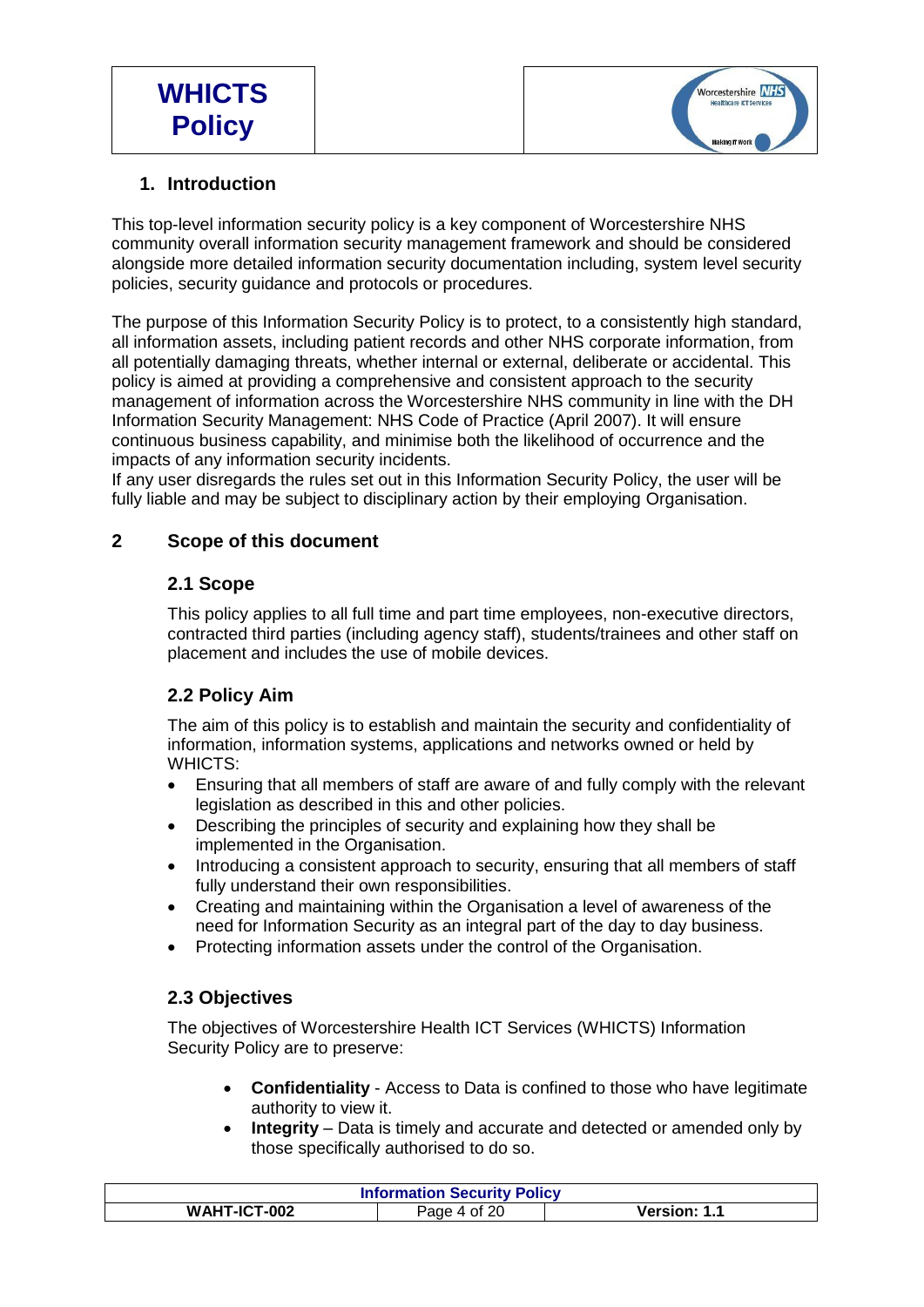



 **Availability** - Information shall be available and delivered to the right person, at the time when it is needed.

# **3 Definitions**

| <b>DH</b>     | Department of Health                                         |
|---------------|--------------------------------------------------------------|
| <b>HSCIC</b>  | <b>Health &amp; Social Care Information Centre</b>           |
| IAA           | Information Asset Administrator                              |
| <b>IAO</b>    | <b>Information Asset Owner</b>                               |
| <b>ICT</b>    | Information & Communication Technology                       |
| IG            | <b>Information Governance</b>                                |
| <b>IGSG</b>   | Information Governance Steering Group                        |
| <b>IGT</b>    | <b>Information Governance Toolkit</b>                        |
| <b>IGTT</b>   | Information Governance Training Tool                         |
| IM&T          | Information Management & Technology                          |
| IT            | <b>Information Technology</b>                                |
| <b>NHS</b>    | <b>National Health Service</b>                               |
| <b>NHSCFS</b> | <b>NHS Counter Fraud Services</b>                            |
| PC.           | <b>Personal Computer</b>                                     |
| PID.          | Person Identifiable Data                                     |
| <b>RA</b>     | <b>Registration Authority</b>                                |
| <b>SIC</b>    | <b>Statement of Internal Control</b>                         |
| <b>SIRI</b>   | Serious Incident Requiring Investigation                     |
| <b>SIRO</b>   | Senior Information Risk Owner                                |
| <b>SLSP</b>   | <b>System Level Security Policies</b>                        |
| <b>WHICTS</b> | Worcestershire Health Information & Communication Technology |
|               | Services                                                     |

# **4 Responsibilities and Duties**

#### **4.1 Chief Executive**

Information security is the responsibility of all staff within the Worcestershire Organisations. Ultimate responsibility for information security resides with each Organisation's Chief Executive. This responsibility should be discharged through a designated senior member of staff who has lead responsibility.

#### **4.2 Director of ICT**

The Director of ICT has been delegated with responsibility for information security on behalf of the Chief Executives. The day to day activities required to effectively implement and maintain this policy with be performed through the Countywide Information Security Manager.

#### **4.3 Senior Information Risk Owner (SIRO)**

The Organisation's SIRO is accountable for fostering a culture for protecting and using data, providing a focal point for managing information risks and incidents and is concerned with the management of all information assets.

| <b>Information Security Policy</b> |              |                     |  |
|------------------------------------|--------------|---------------------|--|
| WAHT-ICT-002                       | Page 5 of 20 | <b>Version: 1.1</b> |  |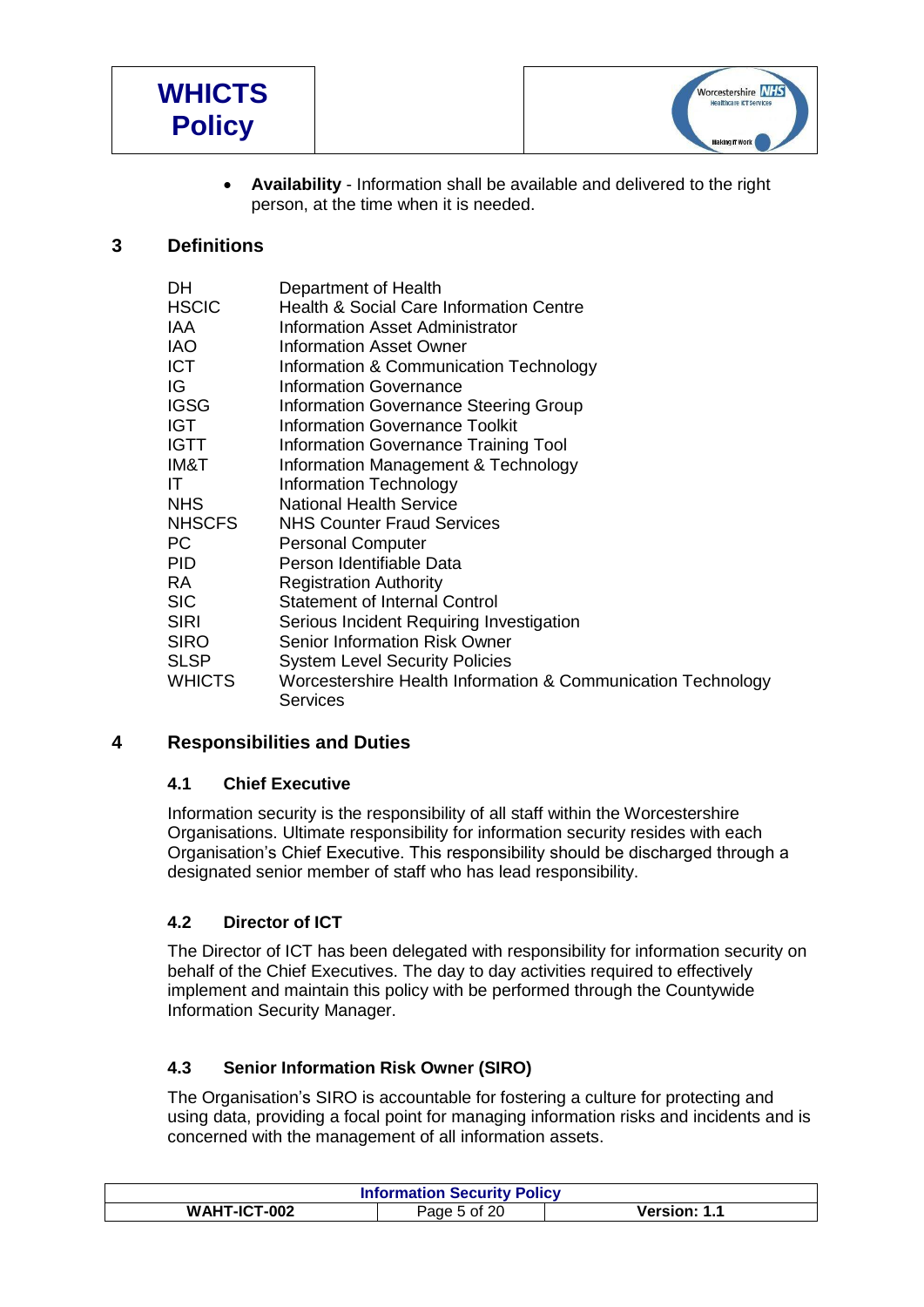

# **4.4 Information Asset Owner (IAO)**

The Organisation's IAO's role is to understand and address risks to the information assets they 'own'; and provide assurance to the SIRO on the security and use of these assets.

# **4.5 Information Asset Administrator (IAA)**

The Organisation's IAA will provide support to their IAO by: ensuring that policies and procedures are followed, recognising potential or actual security incidents, consulting their IAO on incident management and ensuring that information asset registers are accurate and maintained up to date

# **4.6 Caldicott Guardian**

The Organisation's Caldicott Guardian has a strategic role in ensuring that there is an integrated approach to information governance, developing security and confidentiality policy and representing confidentiality requirements and issues at Board level.

# **4.7 Information Security Manager**

The Countywide Information Security Manager is responsible for the implementation and enforcement of the Information Security policy. Responsibilities include:

- Ensuring that policies, procedures and working practices align themselves to this information security policy.
- Monitoring and reporting on the status of IT security within the Organisations.
- Ensuring compliance with relevant legislation and regulation.
- Ensuring that staff are aware of their responsibilities and accountability within information security
- Monitoring for potential security breaches.
- Working closely with those responsible for Freedom of Information, Data Protection, patient confidentiality and other Information Governance work areas.
- Ensuring that risk assessments are carried out along with any associated improvement plans.
- Providing direct input to the information security components of the IG Toolkit.

# **4.8 Information Governance Leads**

In addition to the Information Security Manager, each Organisation has an Information Governance lead responsible for:

- Information Governance Management
- Confidentiality and Data Protection
- Information Security Assurance

| <b>Information Security Policy</b> |              |              |
|------------------------------------|--------------|--------------|
| WAHT-ICT-002                       | Page 6 of 20 | Version: 1.1 |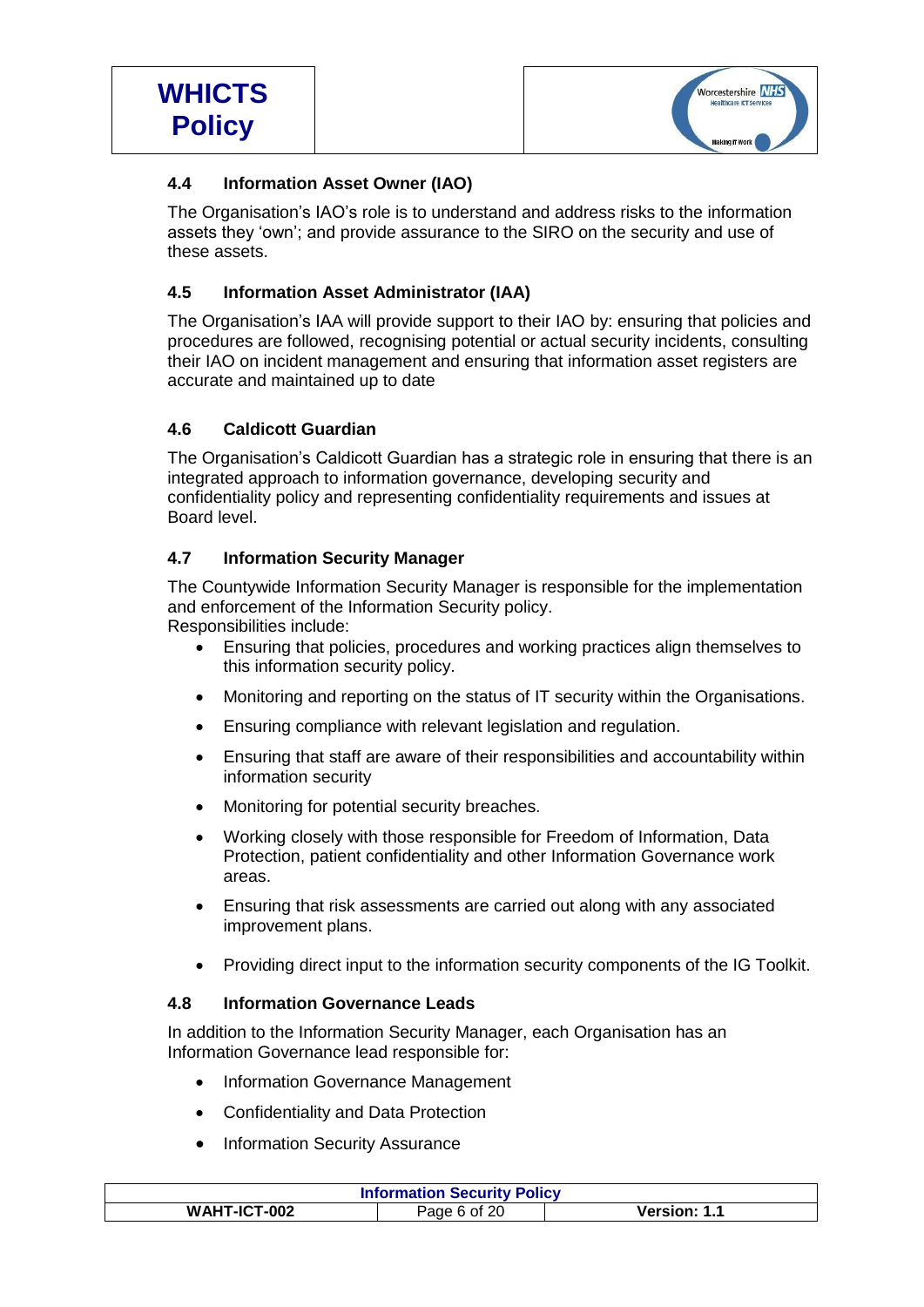

- Clinical Information Assurance
- Secondary Use Assurance
- Corporate Information Assurance.

In addition there exists a Countywide Information Governance Steering Group which comprises the Organisations Information Governance leads and the Information Security Manager. Through this group common approaches are agreed to aspects of Information Governance where appropriate. Together they have joint responsibility for completion of the IG Toolkit.

## **4.9 Directors and Departmental Managers**

Directors and departmental managers must ensure:

- They are kept appraised of all information security and governance guidance
- That all staff are aware of their security responsibilities
- That staff have appropriate training for the systems they are using
- That appropriate levels of access are granted to specific individuals (e.g. Registration Authority role for staff who issue smartcards)
- Ensure that all staff sign confidentiality agreements as part of their contract of employment
- Ensure that IT, RA and system managers are informed of staff role changes, new starters and leavers.
- The security of physical environments where information is processed or stored

# **4.10 System Managers**

An IAO will be designated for each information system within the Organisation. The IAA will be responsible for the day to day management of that system; including a system specific Information Security Policy, Information Asset Registration and Risk Assessment. The IAA will ensure that the Information Security Policy and associated procedures are enforced within their areas of responsibility.

#### **4.11 Individual staff**

All staff, including contract and temporary workers are:

- Responsible for conformance to the information security policy and associated guidelines and best practice.
- Expected to report information security incidents to their line manager in accordance with local incident reporting procedures.
- Required to sign a general statement of confidentiality on commencement of employment.
- Required to sign the User Responsibility Statement that is contained within the Information Security Declaration [\(Appendix 1](#page-16-0) of this document). This is as

| <b>Information Security Policy</b>               |  |  |  |
|--------------------------------------------------|--|--|--|
| WAHT-ICT-002<br>Version: 1.1<br>7 of 20<br>Page. |  |  |  |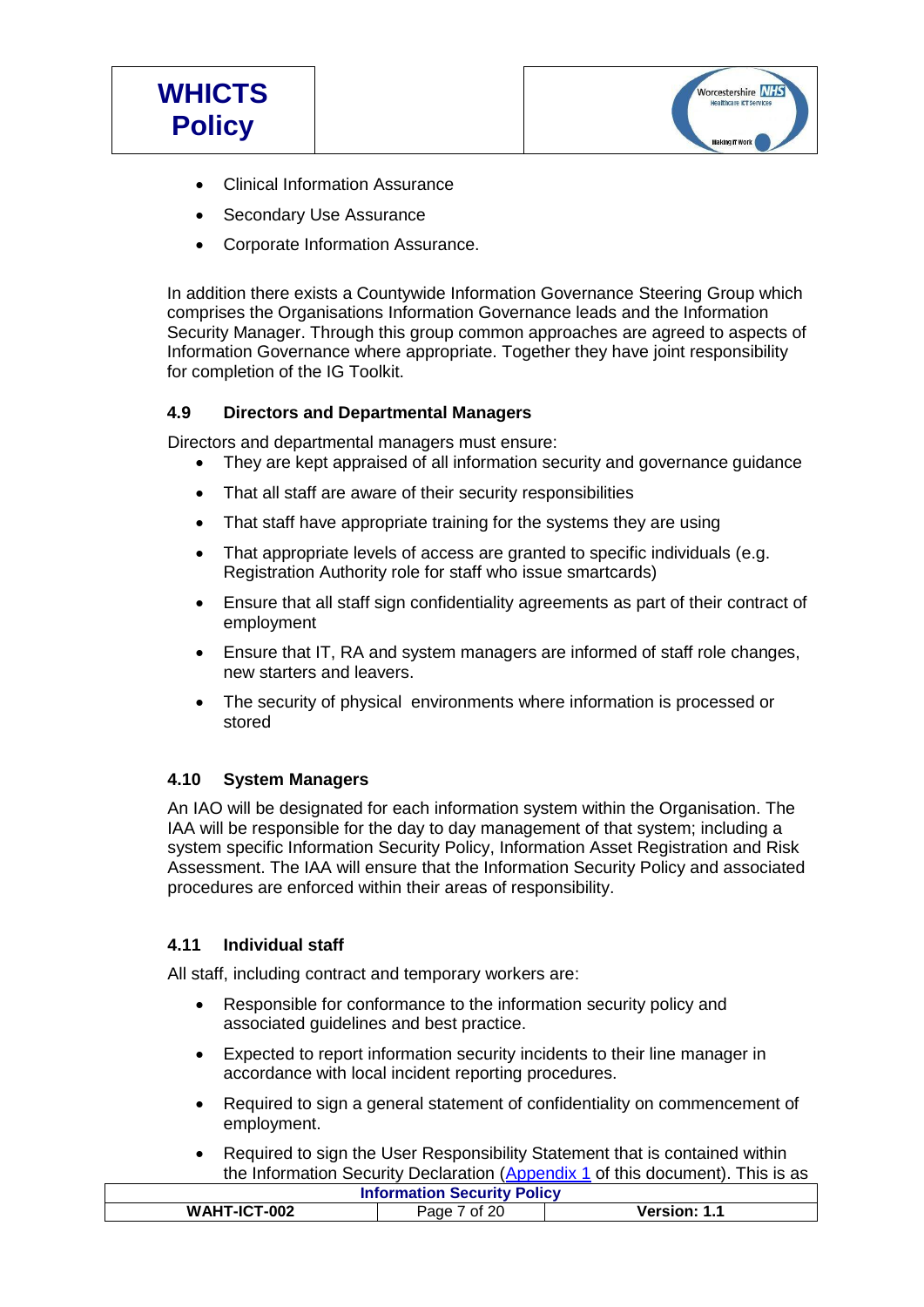

an indication that they accept responsibility for maintaining security and confidentiality and that they understand the consequences of any breach.

# **4.12 Contractors**

In addition to the responsibilities for individual staff, as detailed above, the contractor must obtain authorisation for use of their laptop on Organisation's premises. This should be obtained through the Organisation's manager they are reporting to, who will co-ordinate the request with WHICTS. Any requirement to store Organisation's data on the laptop must have been specifically authorised by the Organisation's manager, and where appropriate, if Person Identifiable Data (PID), confidential or sensitive information the Caldicott Guardian/Information Governance Manager/Information Asset Owner (IAO)/Senior Information Risk Owner (SIRO); Information Governance will be able to clarify this process further details can be found on the Connecting for Health Website. The laptop needs to be encrypted to the DH approved level; this can be verified with WHICTS.

# **5 Legislation**

The Worcestershire NHS community is obliged to abide by all relevant UK and European Union legislation. The requirement to comply with this legislation shall be devolved to employees and agents of the Worcestershire NHS community, who may be held personally accountable for any breaches of information security for which they may be held responsible, failure to comply could result in the individual or the Organisation being prosecuted. The Worcestershire NHS community shall comply with the legislation, detailed in section 10, and other legislation as appropriate:

# **6. Policy Detail**

# **6.1 Document Framework**

| <b>Document Title</b>                                 | <b>Content</b> | <b>Review period</b> |
|-------------------------------------------------------|----------------|----------------------|
| <b>Information Security Policy</b>                    | Principles     | 2 Years              |
| <b>User Responsibility Declaration</b>                | Statement      | 2 Years              |
| <b>Information Security Policies &amp; Procedures</b> | Requirements   | 2 Years              |
| <b>Access Control</b>                                 |                |                      |
| Anti-Virus<br>٠                                       |                |                      |
| Back-Up<br>٠                                          |                |                      |
| <b>Business Continuity</b><br>٠                       |                |                      |
| <b>Equipment Disposal</b><br>п                        |                |                      |
| Internet and E-Mail Access<br>٠                       |                |                      |
| <b>Mobile Devices</b>                                 |                |                      |
| <b>Network Security</b><br>٠                          |                |                      |

| <b>Information Security Policy</b> |              |                     |
|------------------------------------|--------------|---------------------|
| WAHT-ICT-002                       | Page 8 of 20 | <b>Version: 1.1</b> |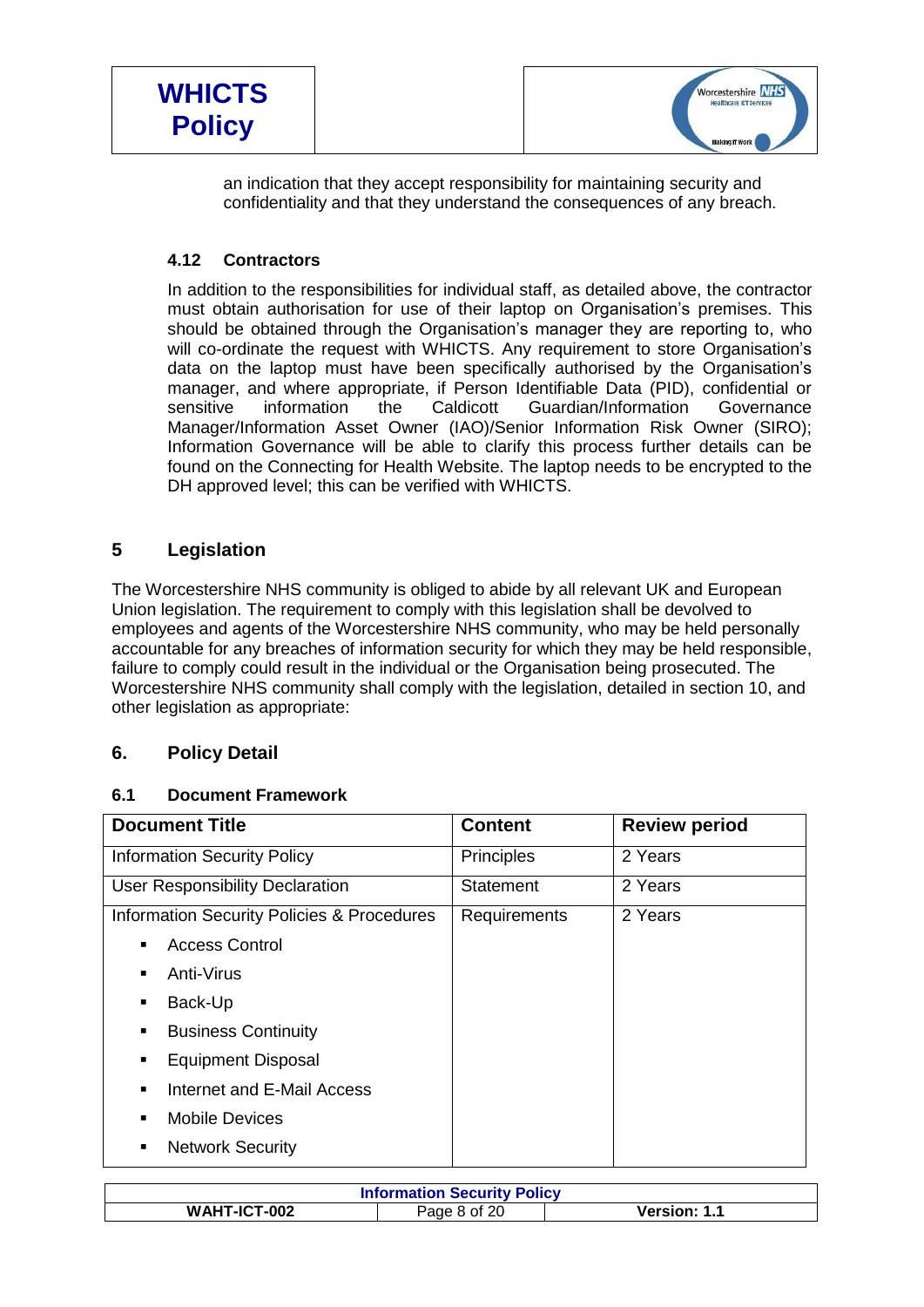

| <b>Organisation Policies &amp; Procedures</b>         | Requirements | As per Organisation |
|-------------------------------------------------------|--------------|---------------------|
| Code of Conduct in Respect of<br>٠<br>Confidentiality |              | requirements        |
| Data Protection<br>٠                                  |              |                     |
| <b>Disciplinary</b><br>٠                              |              |                     |
| Freedom of Information<br>$\blacksquare$              |              |                     |
| Home Working<br>٠                                     |              |                     |
| <b>Incident Reporting</b><br>٠                        |              |                     |
| <b>Information Governance</b><br>$\blacksquare$       |              |                     |
| <b>Information Risk</b><br>$\blacksquare$             |              |                     |
| Records Management<br>٠                               |              |                     |
| Safe Haven                                            |              |                     |

# **6.2 Information Security Awareness Training**

- Information security awareness training shall be included in the staff induction process.
- An ongoing awareness programme shall be established and maintained in order to ensure that staff awareness is refreshed and updated as necessary through the IGTT

#### **6.3 Contracts of Employment**

- Staff security requirements shall be addressed at the recruitment stage and all contracts of employment shall contain a confidentiality clause.
- Information security expectations of staff shall be included within appropriate job definitions.

#### **6.4 Security Control of Assets**

Each IT asset, (hardware, software, application or data) shall have a named Information Asset Owner and Information Asset Administrator who shall be responsible for the information security of that asset.

#### **6.5 Access Controls**

Only authorised personnel who have a justified and approved business need shall be given access to restricted areas containing information systems or stored data.

#### **6.6 User Access Controls**

Access to information shall be restricted to authorised users who have a bona-fide business need to access the information.

#### **6.7 Computer Access Control**

Access to computer facilities shall be restricted to authorised users who have business need to use the facilities.

| <b>Information Security Policy</b> |              |              |  |
|------------------------------------|--------------|--------------|--|
| WAHT-ICT-002                       | Page 9 of 20 | Version: 1.1 |  |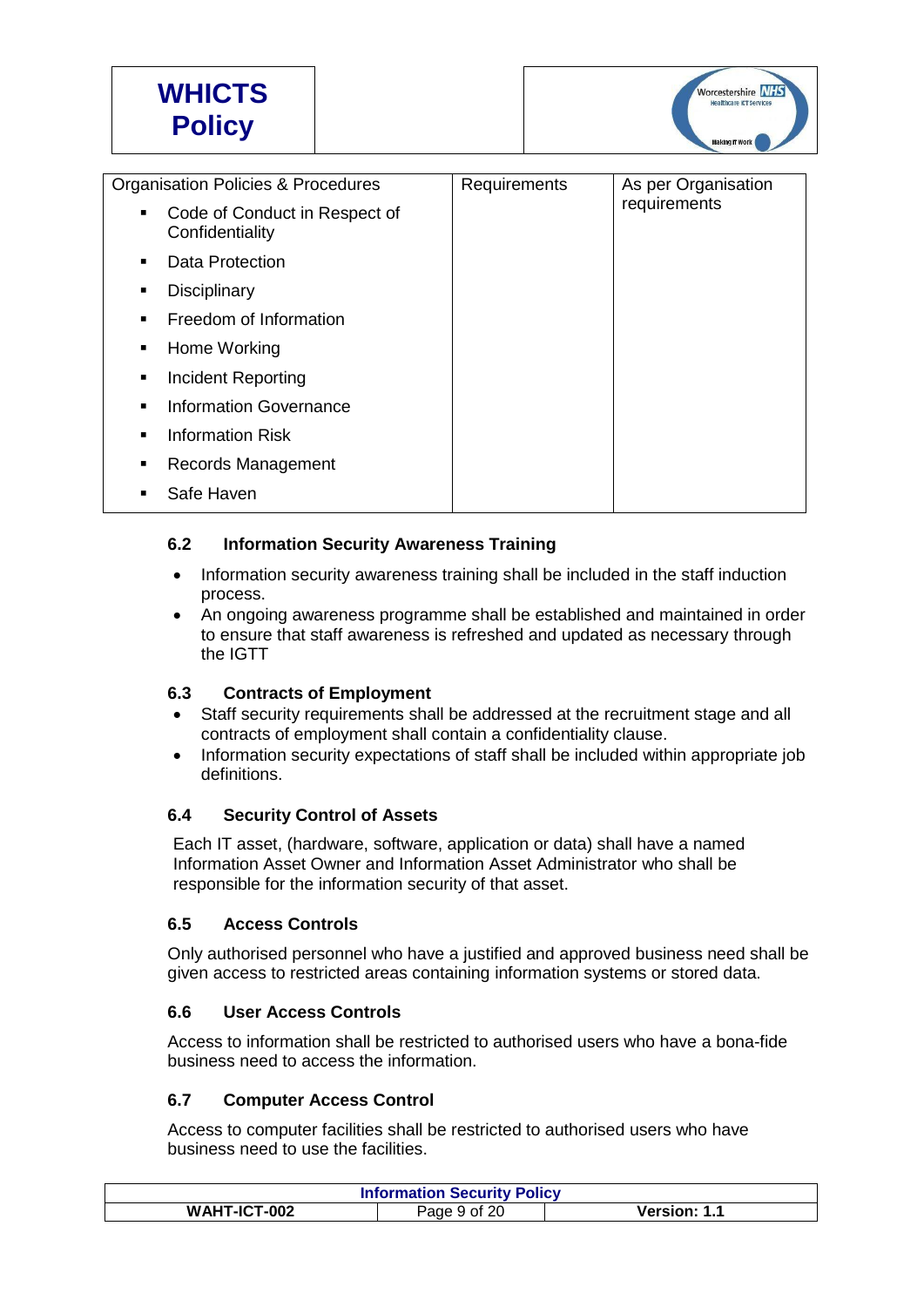

# **6.8 Application Access Control**

Access to data, system utilities and program source libraries shall be controlled and restricted to those authorised users who have a legitimate business need e.g. systems or database administrators. Authorisation to use an application shall depend on the availability of a licence from the supplier.

# **6.9 Equipment Security**

In order to minimise loss of, or damage to, all assets, equipment shall be physically protected from threats and environmental hazards. This will be achieved by the effective use of suitable security measures i.e. physical controls within buildings, entry systems and secure storage facilities to protect assets from theft/damage.

# **6.10 Computer and Network Procedures**

Management of computers and networks shall be controlled through standard documented procedures that have been authorised by WHICTS, specified in the Network Security Policy.

## **6.11 Information Risk Assessment**

The core principle of risk assessment and management requires the identification and quantification of information security risks in terms of their perceived value of asset, severity of impact and the likelihood of occurrence.

Once identified, information security risks shall be managed on a formal basis, by their IAO. They shall be recorded within a baseline risk register and action plans shall be put in place to effectively manage those risks. The risk register and all associated actions shall be reviewed at regular intervals. Any implemented information security arrangements shall also be a regularly reviewed feature of Worcestershire NHS community risk management programme. These reviews shall help identify areas of continuing best practice and possible weakness, as well as potential risks that may have arisen since the last review was completed.

# **6.12 Information security events and weaknesses**

All information security events and suspected weaknesses are to be reported via the IT Helpdesk, for the attention of the Information Security Manager. All information security events shall be investigated to establish their cause and impacts with a view to avoiding similar events.

#### **6.13 Protection from Malicious Software**

The Organisation shall use software countermeasures and management procedures to protect itself against the threat of malicious software. All staff shall be expected to co-operate fully with this policy. Users shall not install software on the Organisation's property without permission from WHICTS. Users breaching this requirement may be subject to disciplinary action.

#### **6.14 User Media**

Removable media of all types that contain software or data from external sources, or that have been used on external equipment, require the approval of WHICTS before they may be used on Organisation systems. Such media must also be fully virus

| <b>Information Security Policy</b> |               |              |  |
|------------------------------------|---------------|--------------|--|
| WAHT-ICT-002                       | Page 10 of 20 | Version: 1.1 |  |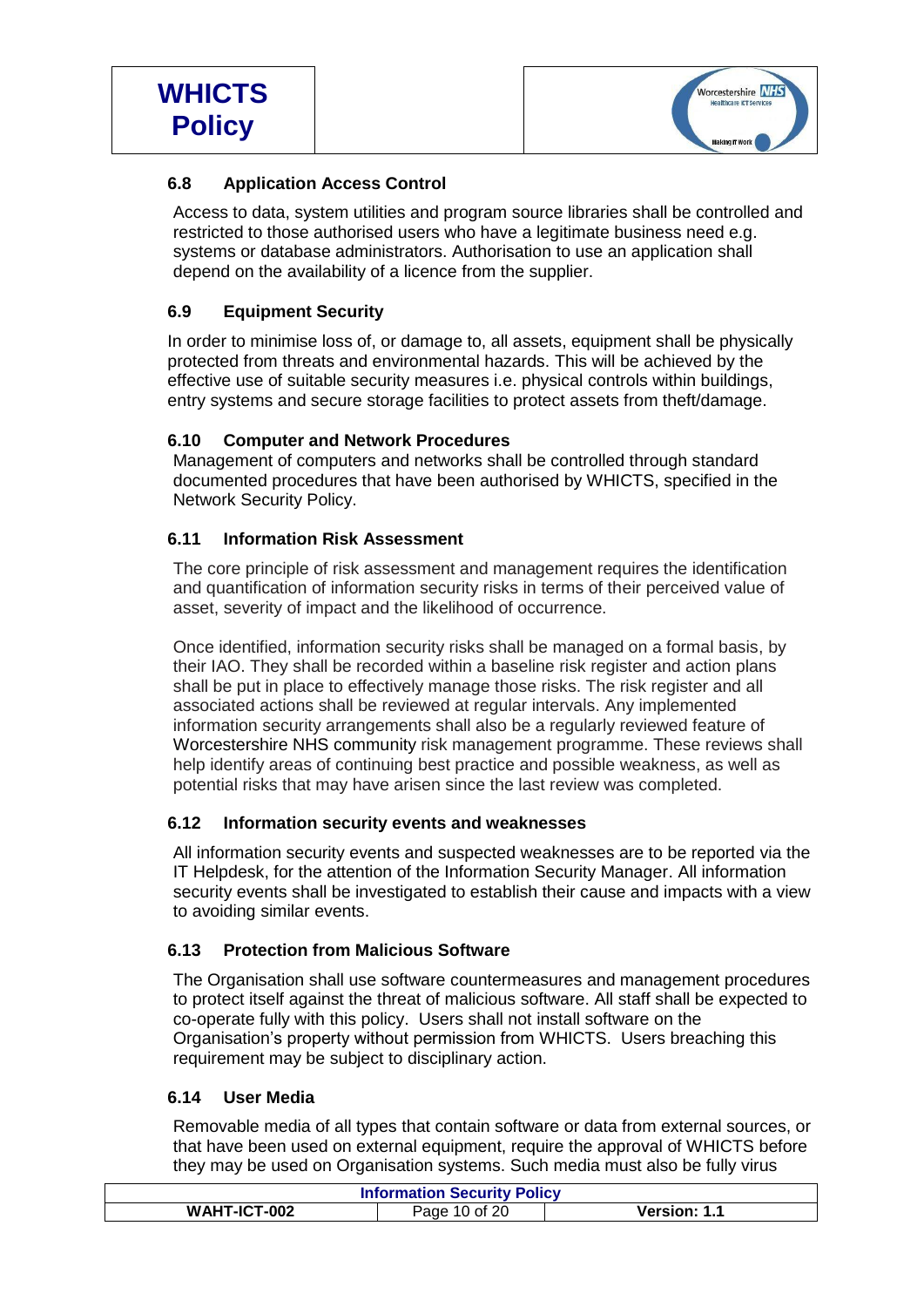

checked before being used on the Organisation's equipment. Users breaching this requirement may be subject to disciplinary action.

# **6.15 Monitoring System Access and Use**

An audit trail of system access and data use by staff shall be maintained and reviewed on a regular basis.

The Organisation has in place routines to regularly audit compliance with this and other policies. In addition it reserves the right to monitor activity where it suspects that there has been a breach of policy. The Regulation of Investigatory Powers Act (2000) permits monitoring and recording of employees' electronic communications (including telephone communications) for the following reasons:

- Establishing the existence of facts
- Investigating or detecting unauthorised use of the system
- Preventing or detecting crime
- Ascertaining or demonstrating standards which are achieved or ought to be achieved by persons using the system (quality control and training)
- In the interests of national security
- Ascertaining compliance with regulatory or self-regulatory practices or procedures
- Ensuring the effective operation of the system.

Any monitoring will be undertaken in accordance with the above act and the Human Rights Act

#### **6.16 Accreditation of Information Systems**

The Organisation shall ensure that all new information systems, applications and networks include an approved security plan before they commence operation.

IAOs are responsible for System Level Security Policies (SLSPs) for systems under their control in order to distinguish between the security management considerations and requirements in this way, specific responsibilities may be assigned and obligations communicated directly to those who use the system.

#### **6.17 System Change Control**

Changes to information systems, applications or networks shall be reviewed and approved by WHICTS.

#### **6.18 Intellectual Property Rights**

The Organisation shall ensure that all information products are properly licensed and approved by WHICTS. Users shall not install software on the Organisation's property without permission from WHICTS. Users breaching this requirement may be subject to disciplinary action.

#### **6.19 Business Continuity and Disaster Recovery Plans**

The Organisation shall ensure that business impact assessment, business continuity and disaster recovery plans are produced for all mission critical information, applications, systems and networks.

| <b>Information Security Policy</b> |               |                     |  |
|------------------------------------|---------------|---------------------|--|
| WAHT-ICT-002                       | Page 11 of 20 | <b>Version: 1.1</b> |  |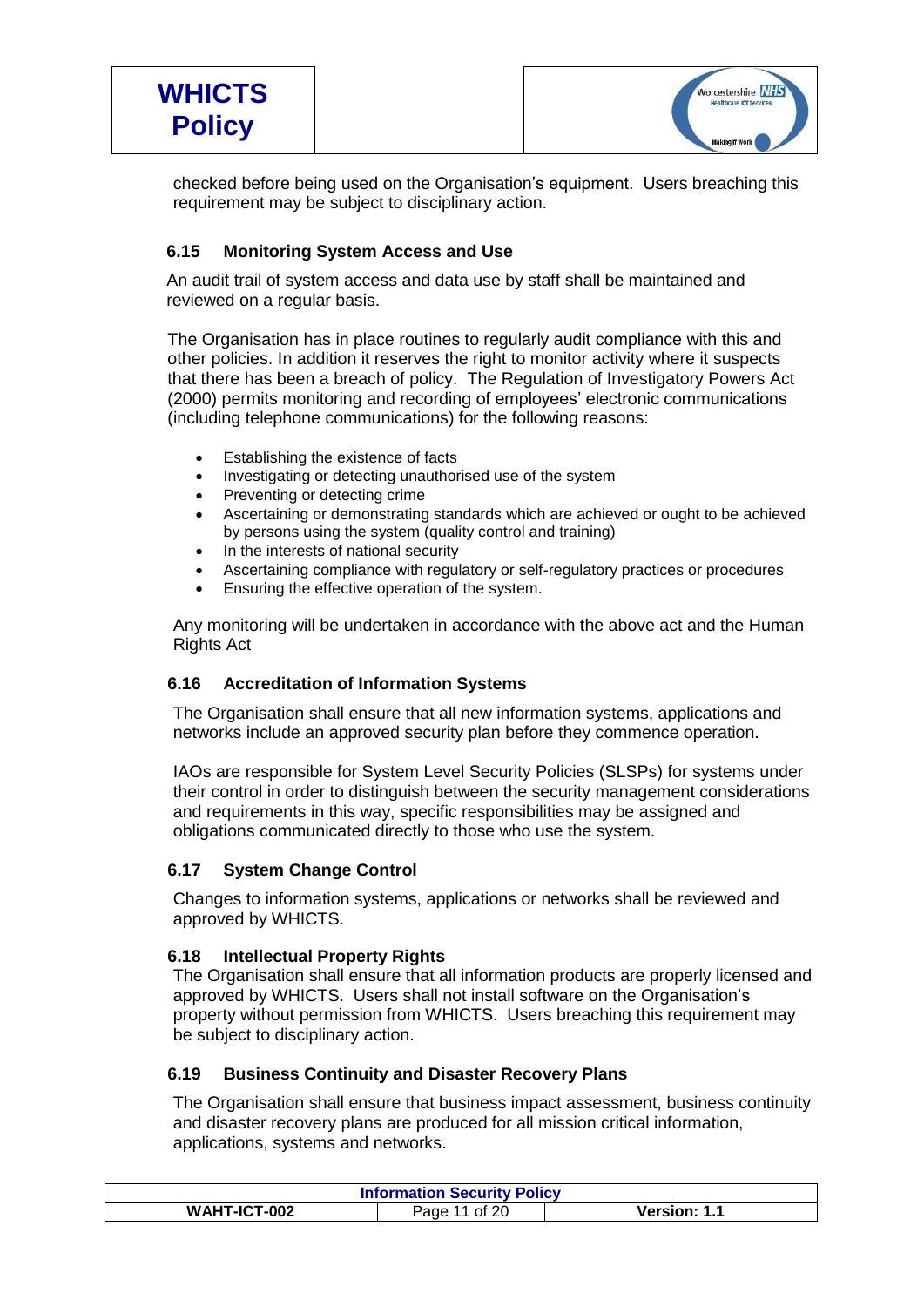

## **6.20 Reporting**

The Information Security Manager shall keep the Countywide and individual Organisation and IG Steering Groups informed of the information security status of the Organisation by means of regular reports and presentations.

## **6.21 Policy Audit**

This policy shall be subject to audit by CW Audit.

# **6.22 Further Information**

Further information and advice on this policy can be obtained from the Information Security Manager.

# **7. Implementation**

## **7.1 Plan for implementation**

WHICTS will ensure this policy is sent to each Organisation's Information Governance Manager who will arrange for it to be communicated through their appropriate channels - including all directorate managers within the Organisation, whose responsibility it will then be to ensure that all staff groups within their area are directed to this policy.

# **7.2 Dissemination**

This policy will be available on the Organisation Intranet. IG will arrange for the policy to be communicated through their appropriate channels.

# **7.3 Training and awareness**

This Policy will be promoted by WHICTS including the training department and Information Security manager; each Organisation's Information Governance Team will also promote the Policy. This Policy will also be included, along with the Information Security Policy, as a requirement for any new staff member to sign up to via the User Declaration. Any key amendments to the Policy will be notified to each Organisation for communication to staff groups. Staff are also required to complete mandatory IG training via the IGTT.

| <b>Information Security Policy</b> |                    |              |
|------------------------------------|--------------------|--------------|
| WAHT-ICT-002                       | of $20$<br>Page 12 | Version: 1.1 |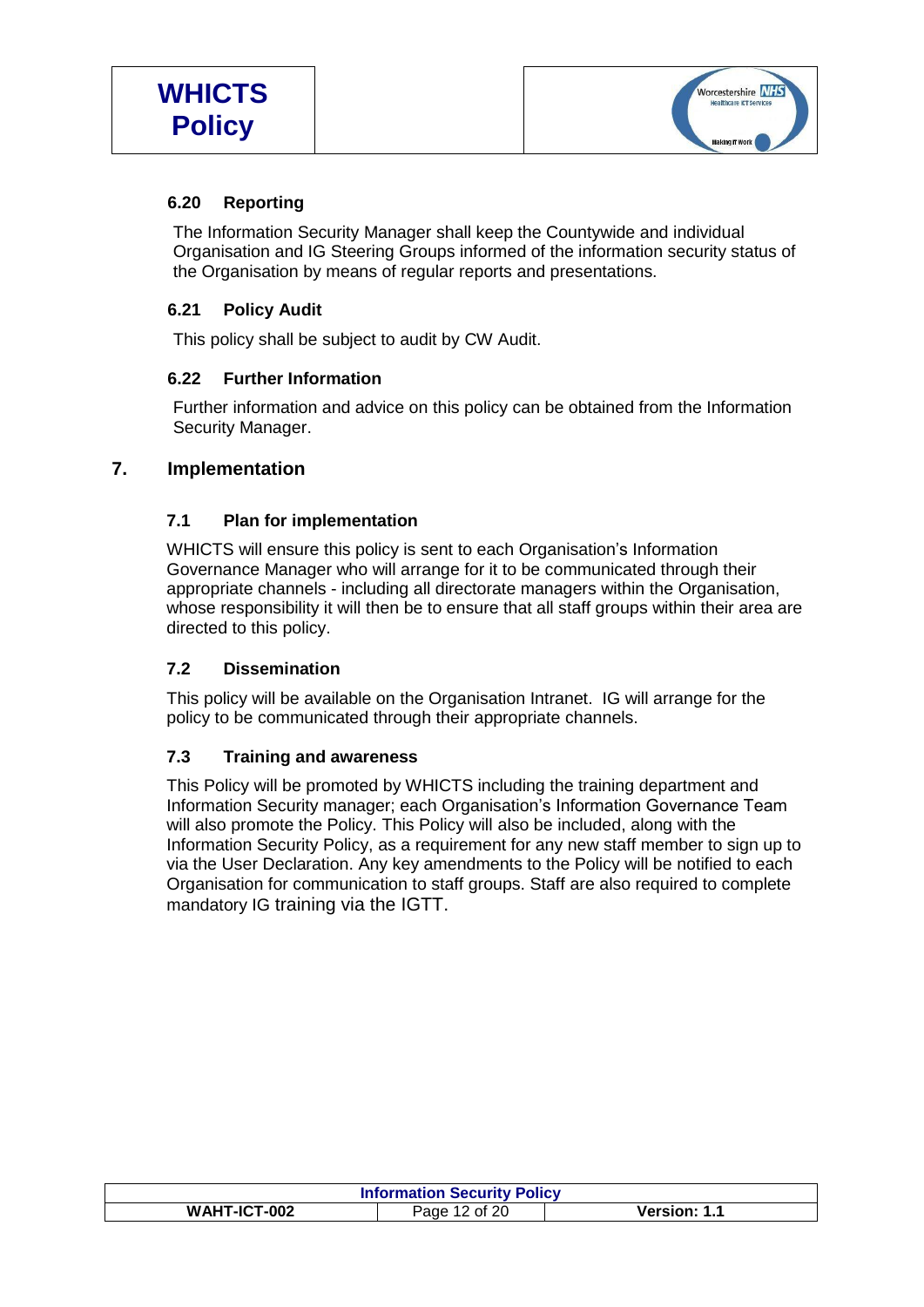



# **8. Monitoring and Compliance**

| Page/<br>Section of<br>Key<br><b>Document</b> | Key control:                                                                  | Checks to be carried<br>out to confirm<br>compliance with the<br>policy:                                                                                                                     | How often the<br>check will be<br>carried out:             | Responsible<br>for carrying<br>out the<br>check: | Results of check<br>reported to:<br>(Responsible for<br>also ensuring<br>actions are<br>developed to<br>address any areas<br>of non-compliance)           | Frequency of reporting:                                                                                                                                                                                                                                                                  |
|-----------------------------------------------|-------------------------------------------------------------------------------|----------------------------------------------------------------------------------------------------------------------------------------------------------------------------------------------|------------------------------------------------------------|--------------------------------------------------|-----------------------------------------------------------------------------------------------------------------------------------------------------------|------------------------------------------------------------------------------------------------------------------------------------------------------------------------------------------------------------------------------------------------------------------------------------------|
|                                               | WHAT?                                                                         | HOW?                                                                                                                                                                                         | <b>WHEN?</b>                                               | WHO?                                             | <b>WHERE?</b>                                                                                                                                             | WHEN?                                                                                                                                                                                                                                                                                    |
| Page<br>6&12                                  | Breaches in<br>policy and<br>incidents will be<br>identified and<br>reported. | Initially logged as a call<br>via the Service Desk for<br>evaluation and, where<br>appropriate, an Incident<br>being raised and<br>investigated as per<br>each Organisation's<br>quidelines. | Whenever a<br>breach in Policy<br>or an incident<br>occurs | Investigating<br>officer                         | Reported in line<br>with Organisation<br>Policy through IG<br>leads and IGSG:<br>where appropriate<br>being escalated in<br>line with SIRI<br>guidelines. | Low level breaches and Incidents<br>will be reviewed at Organisation's<br>IGSG 4 times a year.<br>Serious incidents will also follow<br>this process and are additionally<br>included in the individual<br>Organisation's SIC and annual<br>report, in line with HSCIC SIRI<br>quidance. |

# **9. Policy Review**

The Information Security Manager will ensure that any updates or new legislation will be reflected in this policy and disseminated throughout the Organisation if changes are made prior to the next revision of the policy, due in 24 months from approval.

#### **10. References**

| 1990      |
|-----------|
|           |
|           |
|           |
| 1990      |
| 1988      |
| 1994      |
| 1998/2000 |
| 2000      |
| 1974      |
| 2012      |
|           |
| 1998      |
| 2007      |
| 1985      |
|           |
| 2006      |
| 2006      |
| 2013      |
|           |
| 2000      |
| 1994      |
|           |

| <b>Information Security Policy</b> |               |              |  |
|------------------------------------|---------------|--------------|--|
| <b>WAHT-ICT-002</b>                | Page 13 of 20 | Version: 1.1 |  |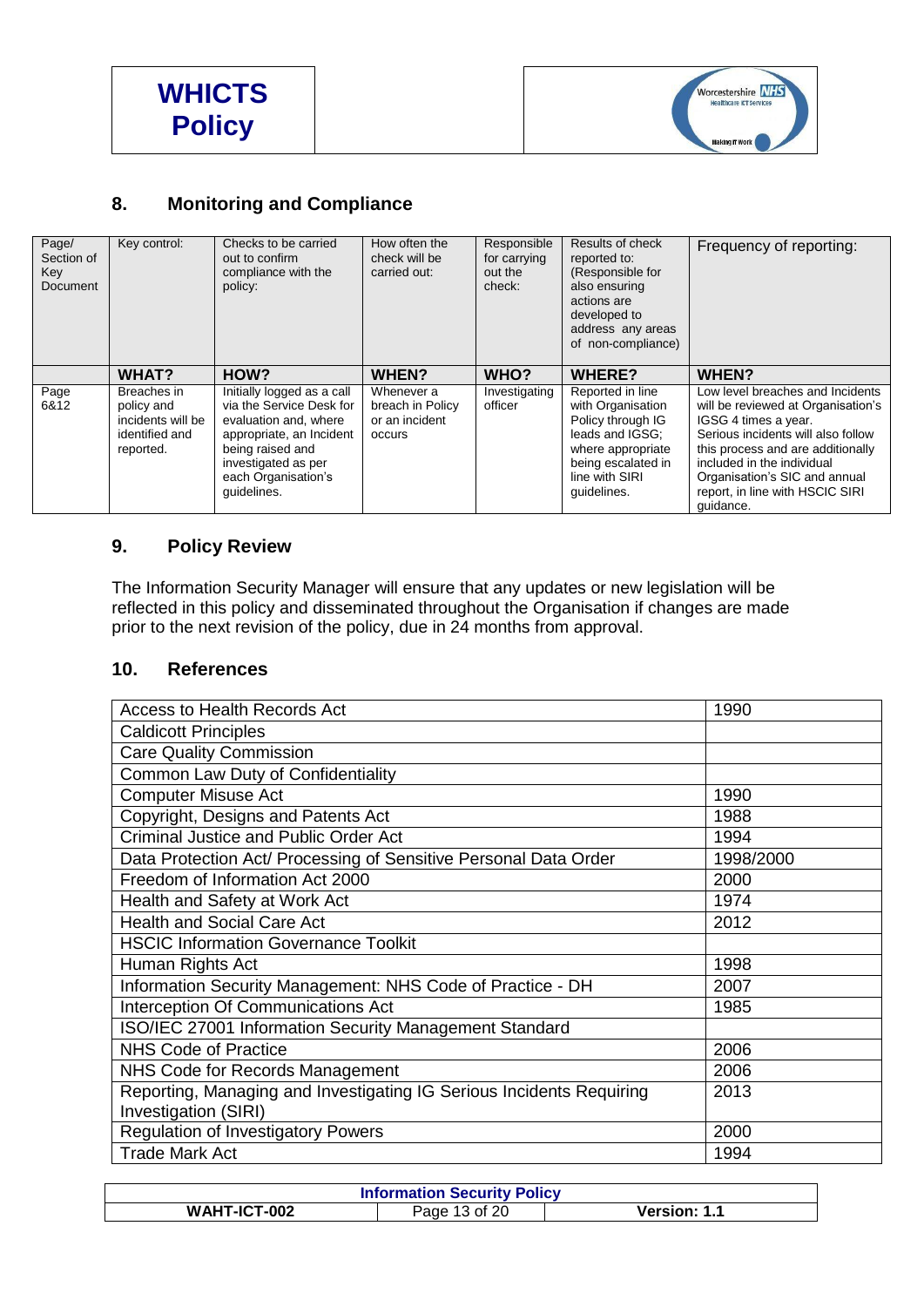

# **11. Background**

#### **11.1 Equality Requirements**

No potential discriminatory impact has been identified as a result of the Equality Impact Assessment Tool, so not required to refer to Human Resources [\(Appendix 2\)](#page-18-0)

## **11.2 Financial Risk Assessment**

No business case has been completed as nothing highlighted as a result of the Financial Risk Assessment [\(Appendix 4\)](#page-19-0).

#### **11.3. Consultation Process**

The following stakeholders have been consulted during the production of this Policy: **WHICTS** 

Information Governance Groups at Organisation and County level Organisation's Counter Fraud Managers

## **11.4. Approval Process**

As a WHICTS Policy each Organisation will co-ordinate approval via their IG Steering Groups and any additional identified committees, as detailed in the Checklist for the Review and Approval key document [\(Appendix 3\)](#page-19-0).

| <b>Information Security Policy</b> |                                      |  |  |
|------------------------------------|--------------------------------------|--|--|
| WAHT-ICT-002                       | <b>Version: 1.1</b><br>Page 14 of 20 |  |  |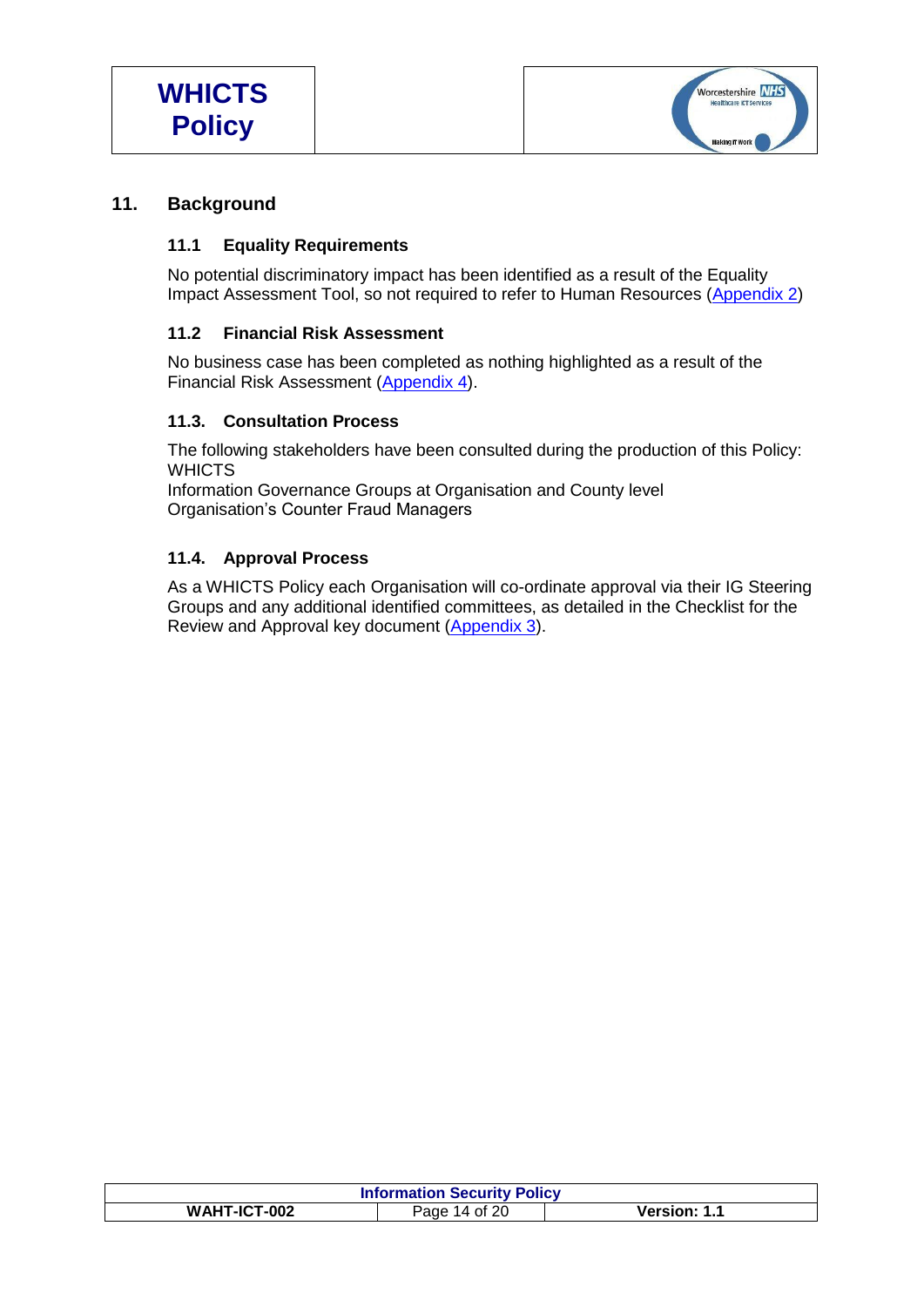

# **Appendix 1 - Users Responsibility Statement**

- **1.1** The purpose of this document is to summarise the key user responsibility requirements as laid out in the following documents:
	- Information Security Policy
	- **Internet and E-Mail Access Policy**
	- **Mobile Computing Policy**
	- **Anti Virus Policy**
	- **Relevant Organisation's Incident Reporting Procedure**
	- **Access control Policy**
	- **Safe Haven Policy**
	- Equipment Disposal Policy
	- **Home working Policy**
	- Code of Conduct for Employees in Respect of Confidentiality
- **1.2** These documents support the Organisation's overall Information Security Policy which sets out guidelines within the framework of the DH Information Security Management: NHS Code of Practice (April 2007). It is your manager's responsibility to ensure that you are aware of those policies which are relevant to your role within the Organisation.
- **1.3** The purpose of the Policy is to preserve:
	- $\circ$  Confidentiality Access to data is confined to those who have legitimate authority to view it.
	- $\circ$  Integrity Data is timely and accurate and detected or amended only by those specifically authorised to do so.
	- o Availability Data is available to those authorised when it is needed

By following the guidelines in this statement the users can minimise risks in relation to information security. Non-compliance may result in disciplinary action being taken in accordance with relevant Organisation's disciplinary policy, and may lead in very serious cases to dismissal for gross misconduct, as detailed in your Organisation's Code of Conduct for Employees in Respect of Confidentiality.

To obtain a copy of the disciplinary policy please discuss with your manager or the Human Resources department. .

| <b>Information Security Policy</b> |               |              |
|------------------------------------|---------------|--------------|
| WAHT-ICT-002                       | Page 15 of 20 | Version: 1.1 |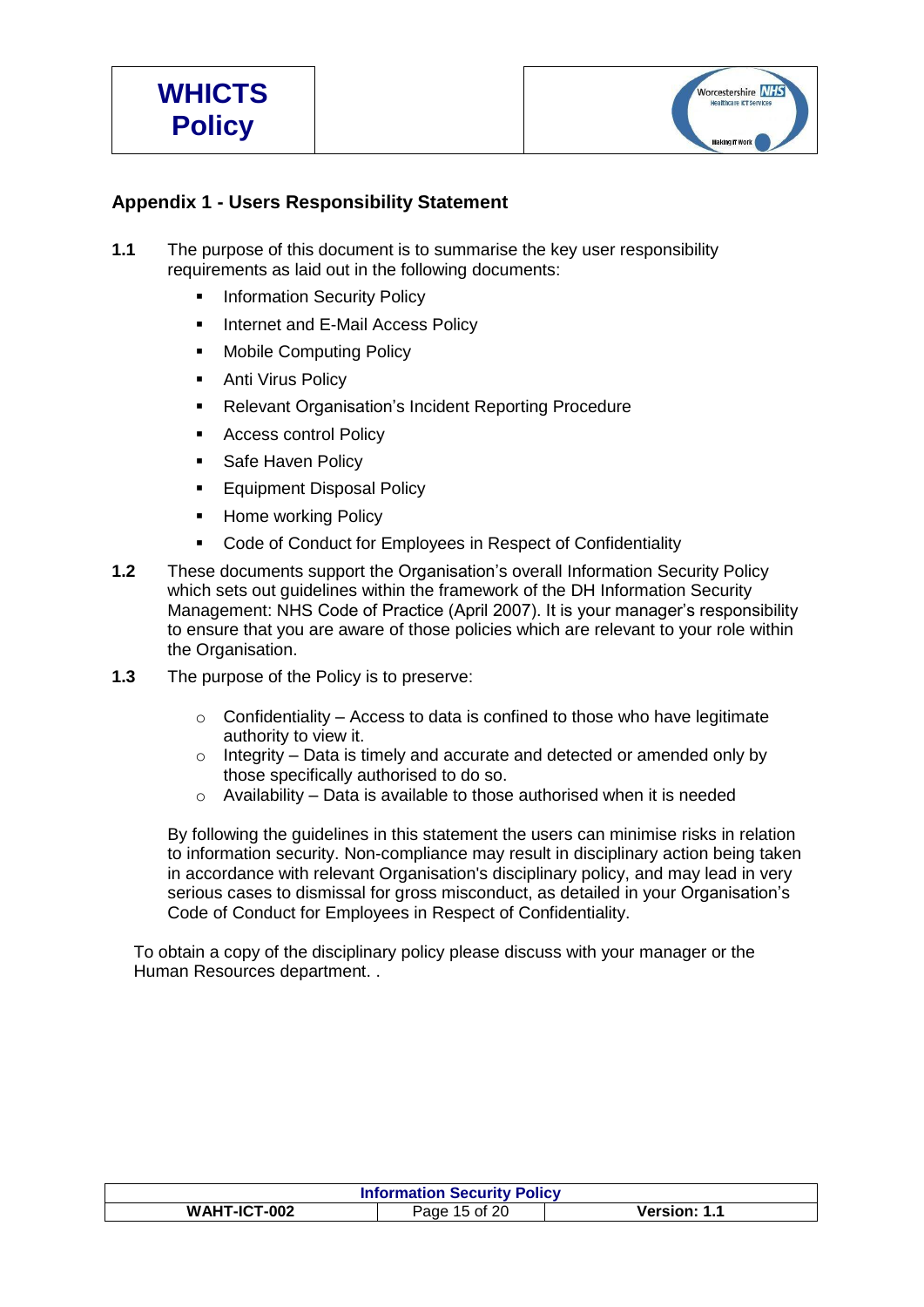

# **2. Safeguarding Data - IT Security Essentials**

- Use your own password, ensure that it is kept secret at all times and never use somebody else's.
- Don't leave computers open for unauthorised access, ensure either logged out or locked (Ctrl+Alt+Delete) when unattended.
- Only share person identifiable data with those who are authorised to see it.
- Save all data to network drives, e.g. M drive, not to your C:\ drive as network data is secure and backed up.
- Do not hold Person Identifiable Data (PID) on portable media (including laptops) unless it is encrypted. Please contact the IT department for further guidance.
- **Ensure that laptops are backed up regularly to a network drive and that they are** logged onto the network regularly to receive antivirus and other major updates.
- Only send patient identifiable information, outside WHICTS, through NHSmail i.e. between email addresses that end in nhs.net. Alternatively the data must be encrypted.
- Do not use the internet inappropriately.
- Do not load unofficial software onto Organisation computers (including laptops)
- All mobile devices should be password protected and laptops should be encrypted, with WHICTS software.

| <b>Information Security Policy</b>            |  |  |  |
|-----------------------------------------------|--|--|--|
| WAHT-ICT-002<br>Version: 1.1<br>Page 16 of 20 |  |  |  |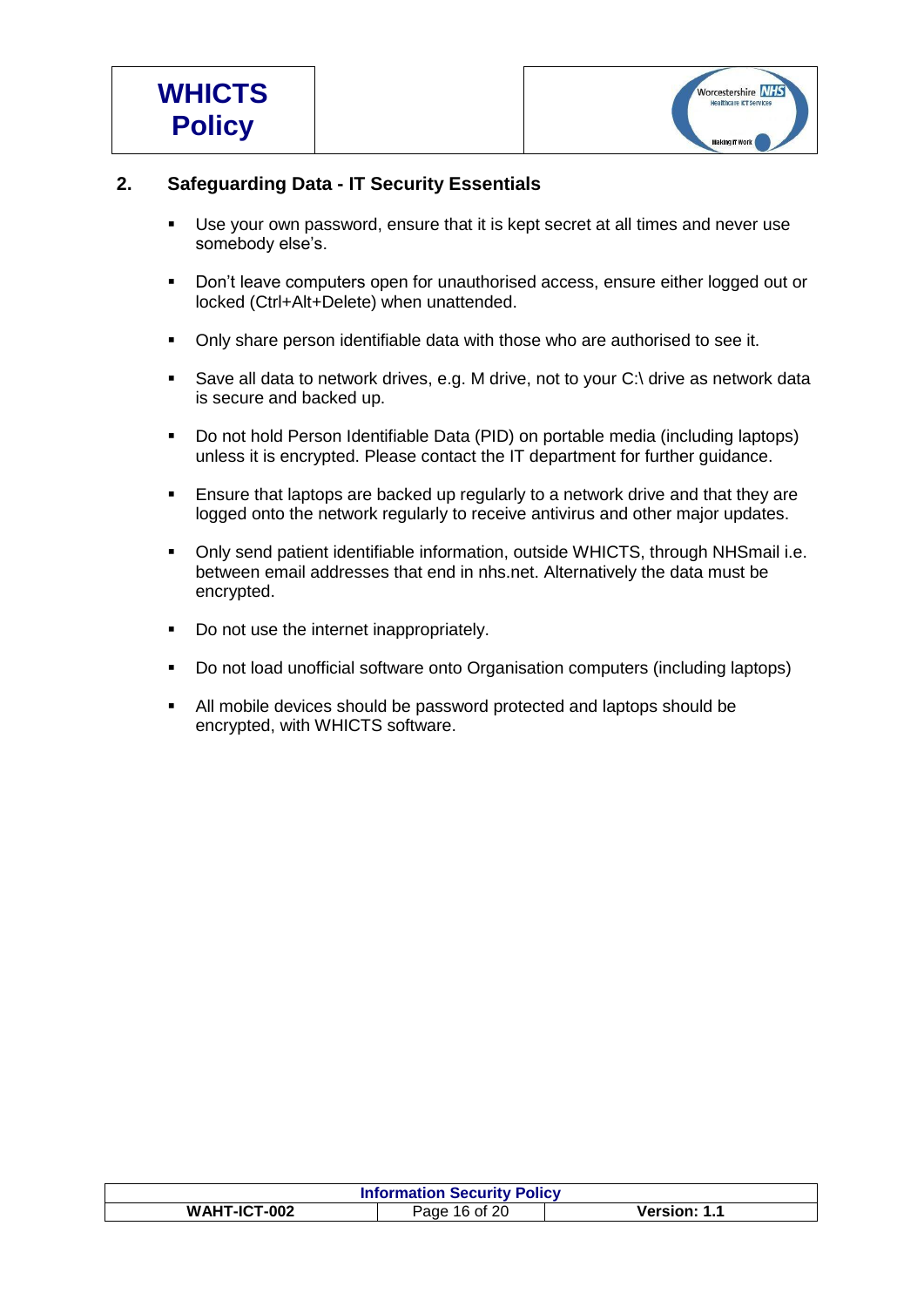

## **3. Caldicott Principles**

The Caldicott Report set out a number of general principles that health Organisations should use when reviewing its use of client information and these are set out below:

#### **Principle 1: Justify the purpose(s)**

Every proposed use or transfer of personally identifiable information within or from an Organisation should be clearly defined and scrutinised, with continuing uses regularly reviewed by the appropriate guardian.

#### **Principle 2: Do not use personally identifiable information unless it is absolutely necessary.**

Personally identifiable information items should not be used unless there is no alternative.

#### **Principle 3: Use the minimum personally identifiable information.**

Where the use of personally identifiable information is considered to be essential, each individual item of information should be justified with the aim of reducing identifiably.

#### **Principle 4: Access to personally identifiable information should be on a strict need to know basis.**

Only those individuals who need access to personally identifiable information should have access to it.

#### **Principle 5: Everyone should be aware of their responsibilities.**

Action should be taken to ensure that those handling personally identifiable information are aware of their responsibilities and obligations to respect patient/client confidentiality.

#### **Principle 6: Understand and comply with the law.**

<span id="page-16-0"></span>Every use of personally identifiable information must be lawful. Someone in each Organisation should be responsible for ensuring that the Organisation complies with legal requirements.

| <b>Information Security Policy</b> |                    |                     |
|------------------------------------|--------------------|---------------------|
| WAHT-ICT-002                       | of 20 '<br>Page 17 | <b>Version: 1.1</b> |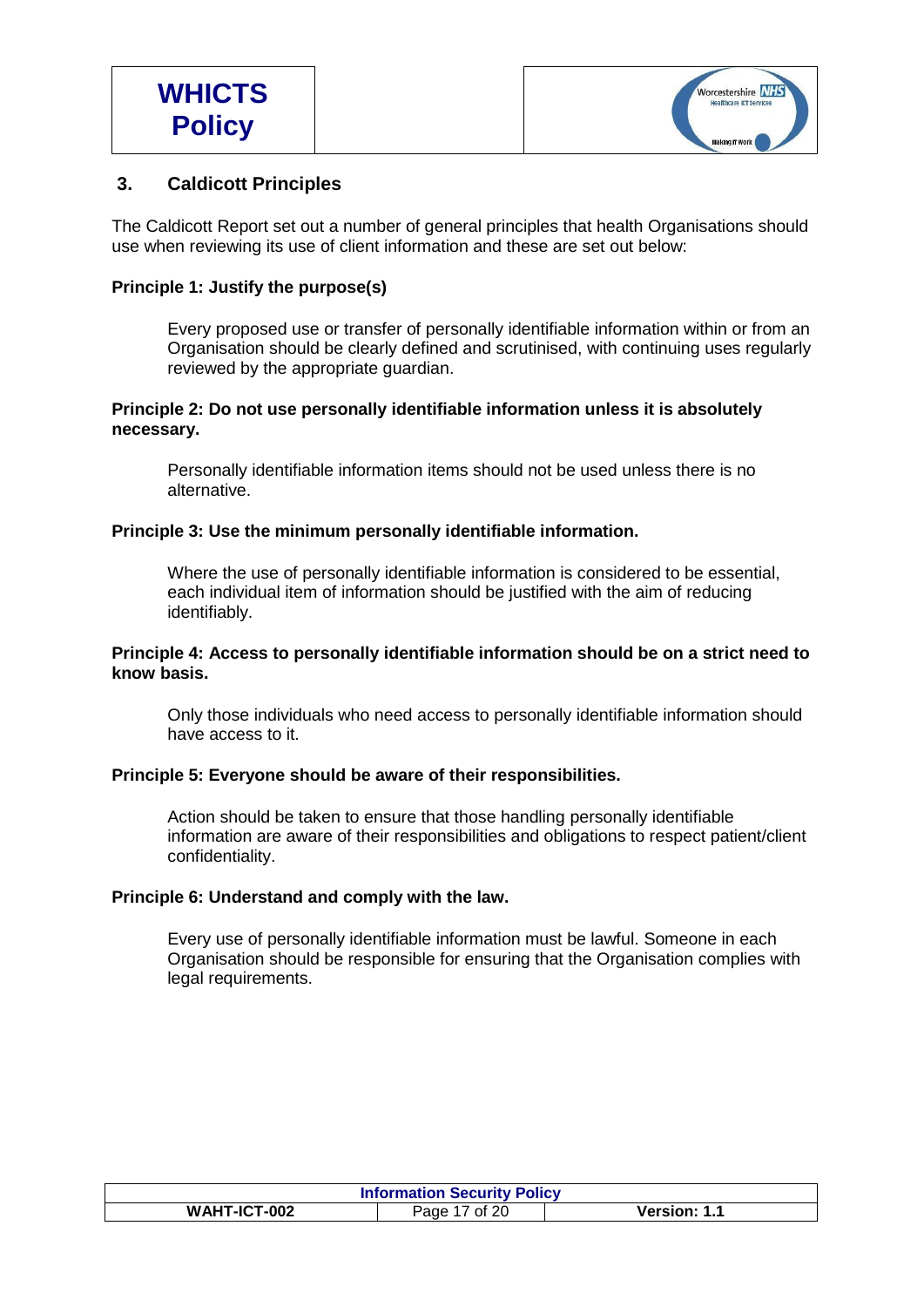

# **User Responsibility Declaration**

I confirm that I have read and understood the content of the Information Security Policy, the Internet and Email Access Policy and any other Policies relevant to my role. By doing this I therefore accept responsibility for maintaining security and confidentiality within my working practices.

I acknowledge that wilful disregard for this policy in my actions may make me liable for action in accordance with the Organisation's disciplinary procedures.

On completion below, I confirm that I will adhere to the content of this statement.

| Name                 |  |
|----------------------|--|
| Title                |  |
| Department           |  |
| Organisation         |  |
| Date of Acceptance   |  |
| Signature            |  |
| Name of line manager |  |

Your line manager should retain a signed copy, to be held in your personal file, and an electronic copy should be mailed from your mailbox to:

[WHICTS.InformationSecurity@worcsacute.nhs.uk](mailto:WHICTS.InformationSecurity@worcsacute.nhs.uk)

|                               | <b>Information Security Policy</b> |  |  |
|-------------------------------|------------------------------------|--|--|
| WAHT-ICT-002<br>Page 18 of 20 | Version: 1.1                       |  |  |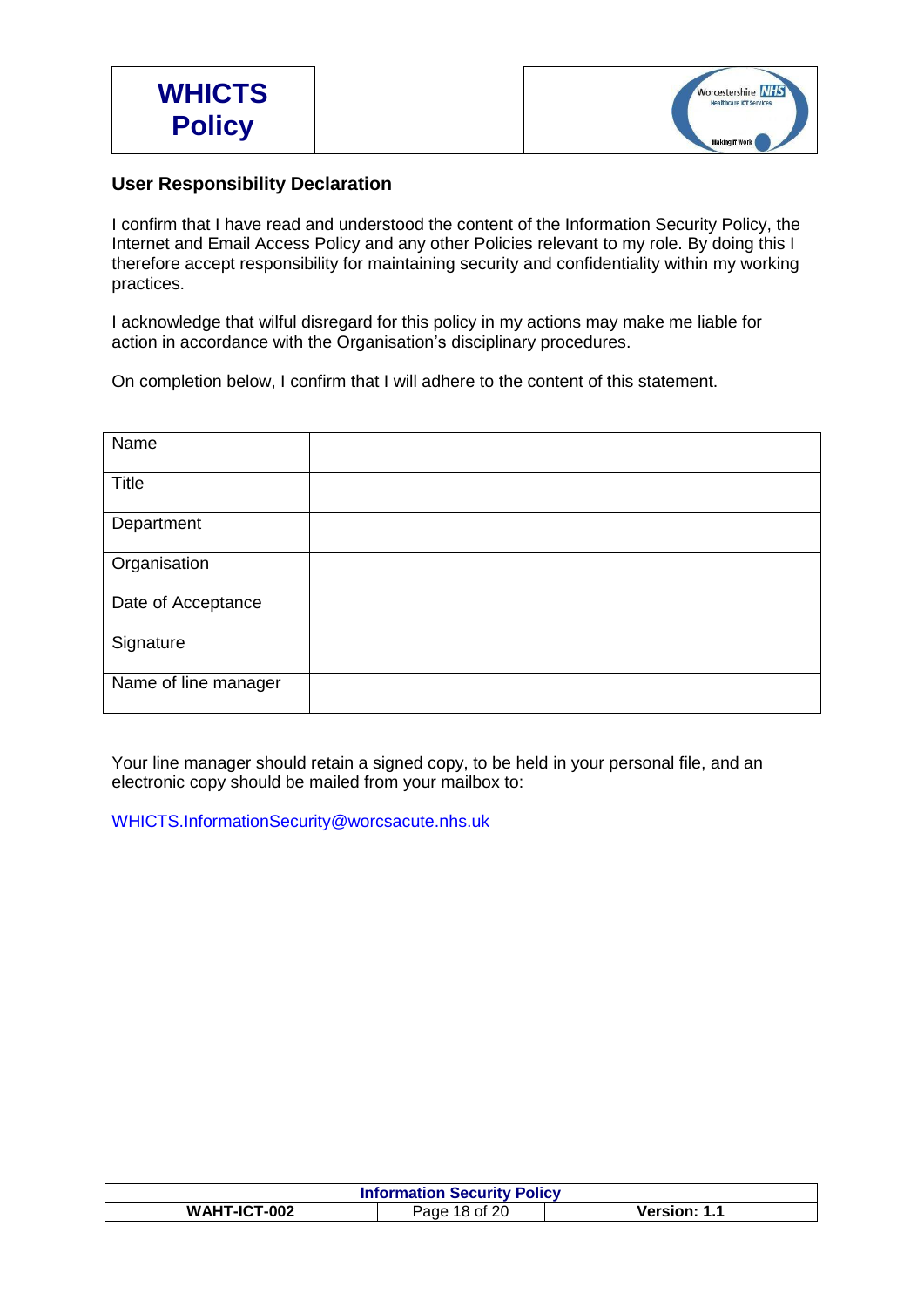

# <span id="page-18-0"></span>**Appendix 2 - Equality Impact Assessment Tool**

To be completed by the key document author and attached to key document when submitted to the appropriate committee for consideration and approval.

|    |                                                                                                            | Yes/No    | <b>Comments</b> |
|----|------------------------------------------------------------------------------------------------------------|-----------|-----------------|
| 1. | Does the policy/guidance affect one<br>group less or more favourably than<br>another on the basis of:      |           |                 |
|    | Race<br>$\bullet$                                                                                          | <b>No</b> |                 |
|    | Ethnic origins (including gypsies and<br>$\bullet$<br>travellers)                                          | <b>No</b> |                 |
|    | Nationality<br>$\bullet$                                                                                   | <b>No</b> |                 |
|    | Gender<br>$\bullet$                                                                                        | <b>No</b> |                 |
|    | Culture<br>$\bullet$                                                                                       | <b>No</b> |                 |
|    | Religion or belief<br>$\bullet$                                                                            | <b>No</b> |                 |
|    | Sexual orientation including<br>lesbian,<br>gay and bisexual people                                        | <b>No</b> |                 |
|    | Age<br>$\bullet$                                                                                           | <b>No</b> |                 |
| 2. | Is there any evidence that some groups<br>are affected differently?                                        | <b>No</b> |                 |
| 3. | If you have identified potential<br>discrimination, are any exceptions<br>valid, legal and/or justifiable? | <b>No</b> |                 |
| 4. | Is the impact of the policy/guidance<br>likely to be negative?                                             | <b>No</b> |                 |
| 5. | If so can the impact be avoided?                                                                           |           |                 |
| 6. | What alternatives are there to achieving<br>the policy/guidance without the impact?                        |           |                 |
| 7. | Can we reduce the impact by taking<br>different action?                                                    |           |                 |

If you have identified a potential discriminatory impact of this key document, please refer it to Assistant Manager of Human Resources, together with any suggestions as to the action required to avoid/reduce this impact.

For advice in respect of answering the above questions, please contact Assistant Manager of Human Resources.

| <b>Information Security Policy</b> |               |                     |
|------------------------------------|---------------|---------------------|
| WAHT-ICT-002                       | Page 19 of 20 | <b>Version: 1.1</b> |